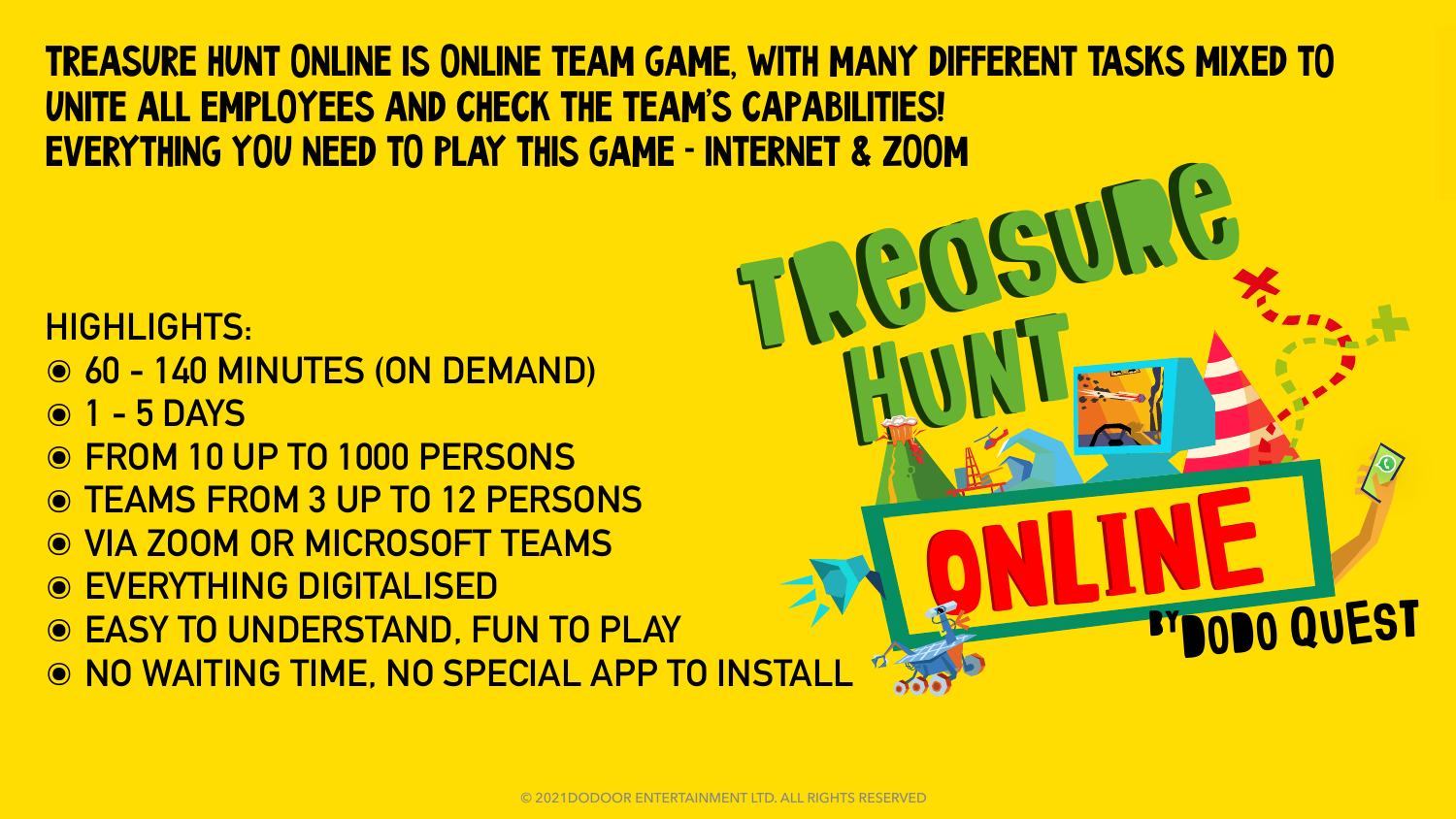# HOW IT WORKS:



 $\bullet$   $\bullet$ 

 $\bullet$   $\bullet$ 







© 2021DODOOR ENTERTAINMENT LTD. ALL RIGHTS RESERVED



**EVERY TEAM WILL GET LINK, LOGIN AND PASSWORD TO START THE GAME** 

**A SHORT BREAK IS GIVEN IN THE MIDDLE OF THE GAME** 

 $\bullet$ 

**AFTER GAME FINISH, EVERYONE RETURNS TO THE GENERAL CONFERENCE TO DISCUSS** 



 $\bullet$   $\bullet$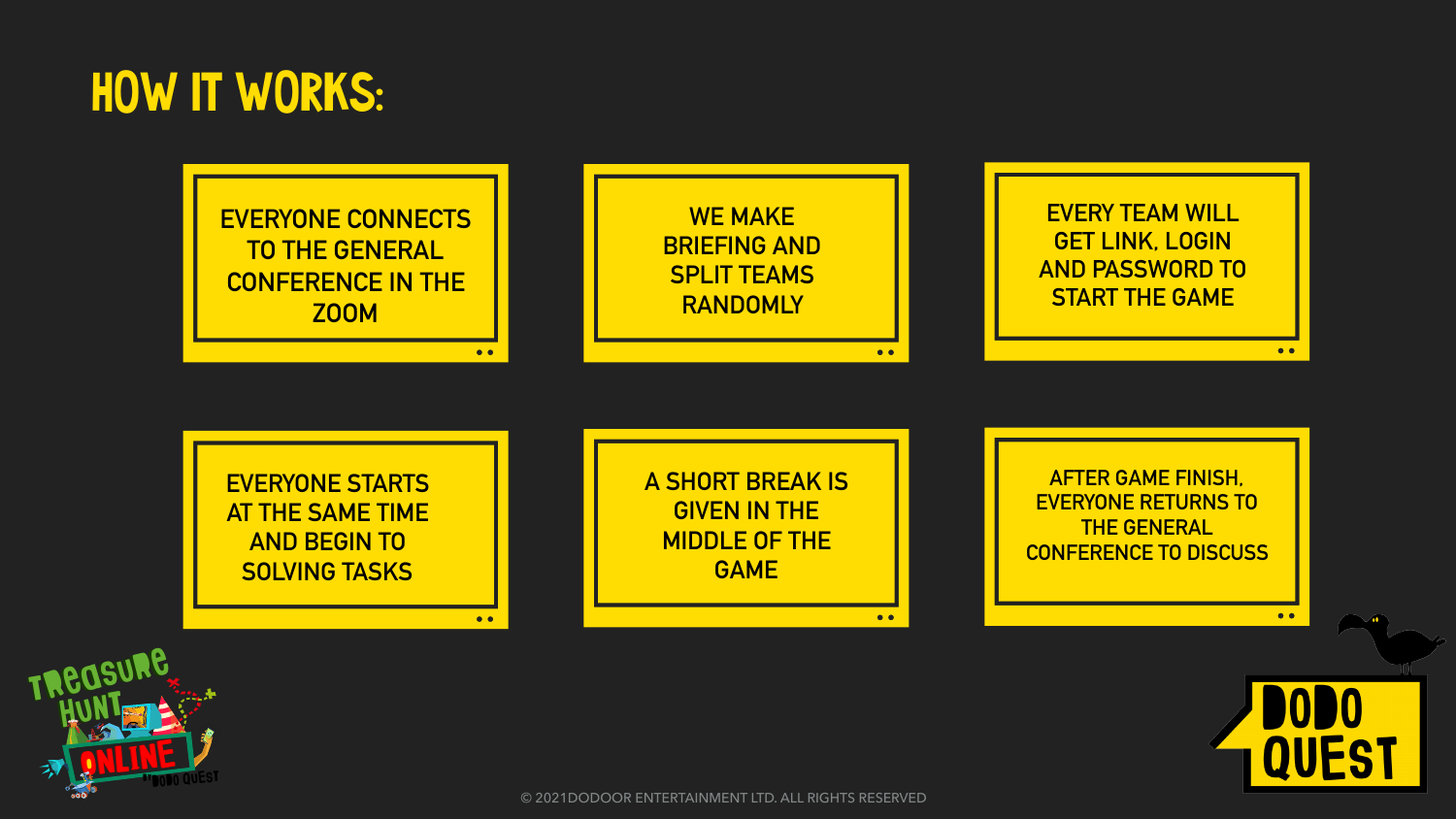### AND WHAT TASKS? **OUR TASKS ACTIVATE LOGIC, COMMUNICATION SKILLS, LEADERSHIP, SEARCH FOR PATTERNS AND CLUES, GOOGLE SEARCH AND WALK ON GOOGLE STREET, TEACH PARTICIPANTS IN DELEGATION AND TIME MANAGEMENT.**





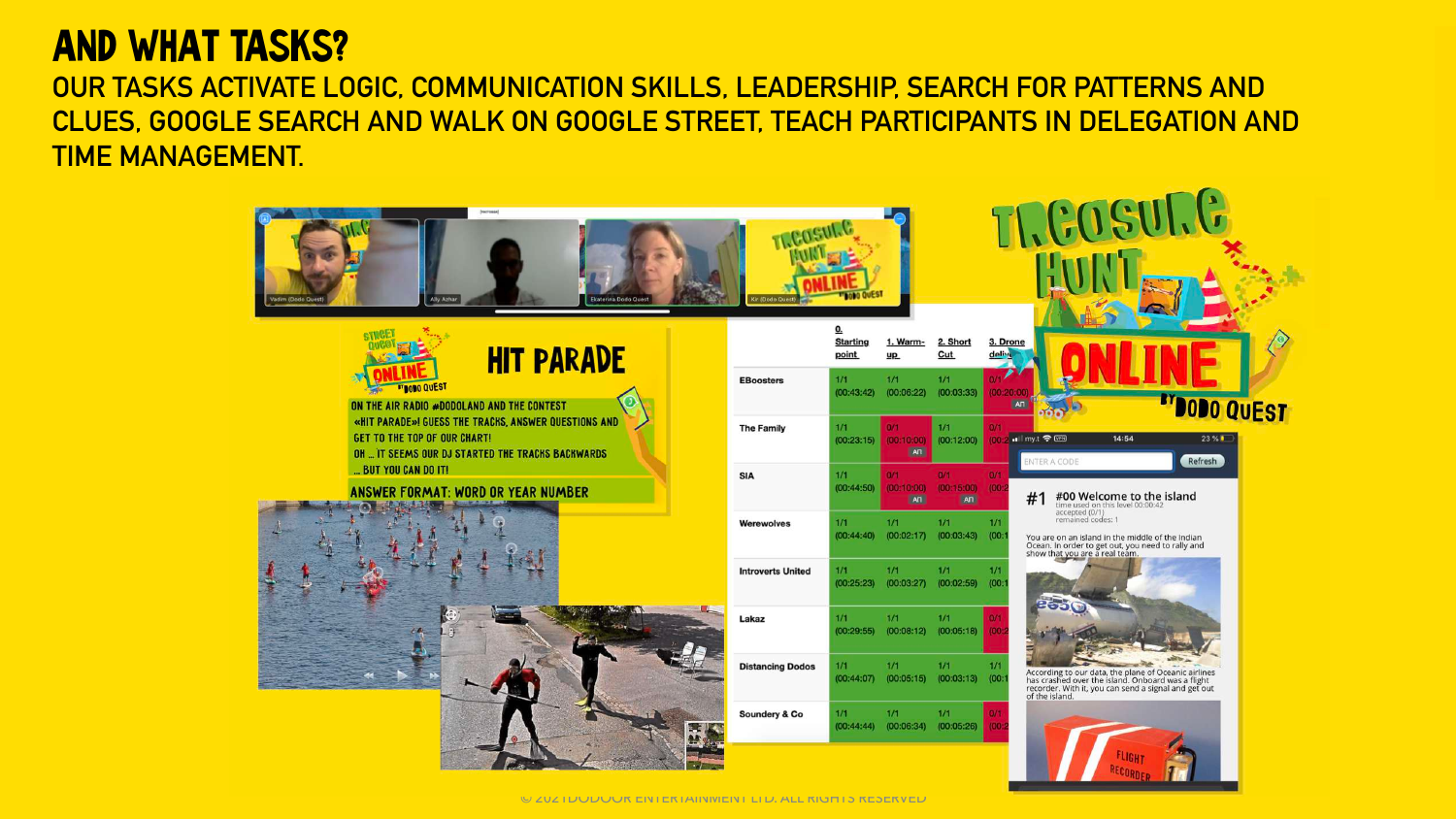# **HOW GAME IS OPERATED:**  $\bullet$  2021DODOOR ENTERTAINMENT LTD. ALL RIGHTS RESERVED **TO MAKE THE GAME CONVENIENT, EASY TO LEARN AND EFFECTIVE - WE USE A DIGITAL QUEST SYSTEM THAT WORKS IN ANY BROWSER. IT IS EASY FOR PARTICIPANTS TO PLAY, WE FOLLOW THE PROCESS OF THE GAME AND QUICKLY DETERMINE THE WINNER** FOR PLAYERS FOR ADMINISTRATOR





|                          | <u>0.</u><br><b>Starting</b><br><u>point</u> | <u>1. Warm-</u><br><u>up</u>                  | 2. Short<br>Cut          | <u>3. D</u><br><u>deli</u> |
|--------------------------|----------------------------------------------|-----------------------------------------------|--------------------------|----------------------------|
| <b>EBoosters</b>         | 1/1<br>(00:43:42)                            | 1/1<br>(00:06:22)                             | 1/1<br>(00:03:33)        | 0/1<br>(00)                |
| <b>The Family</b>        | 1/1<br>(00:23:15)                            | 0/1<br>(00:10:00)<br>AT                       | 1/1<br>(00:12:00)        | 0/1<br>(00)                |
| <b>SIA</b>               | 1/1<br>(00:44:50)                            | 0/1<br>(00:10:00)<br>AT                       | 0/1<br>(00:15:00)<br>ATI | 0/1<br>(00)                |
| <b>Werewolves</b>        | 1/1                                          | 1/1<br>$(00:44:40)$ $(00:02:17)$ $(00:03:43)$ | 1/1                      | 1/1<br>(00)                |
| <b>Introverts United</b> | 1/1                                          | 1/1<br>$(00:25:23)$ $(00:03:27)$ $(00:02:59)$ | 1/1                      | 1/1<br>(00)                |
| Lakaz                    | 1/1                                          | 1/1<br>$(00:29:55)$ $(00:08:12)$ $(00:05:18)$ | 1/1                      | 0/1<br>(00)                |
|                          | 111                                          | 4/14                                          | $-114$                   | . .                        |